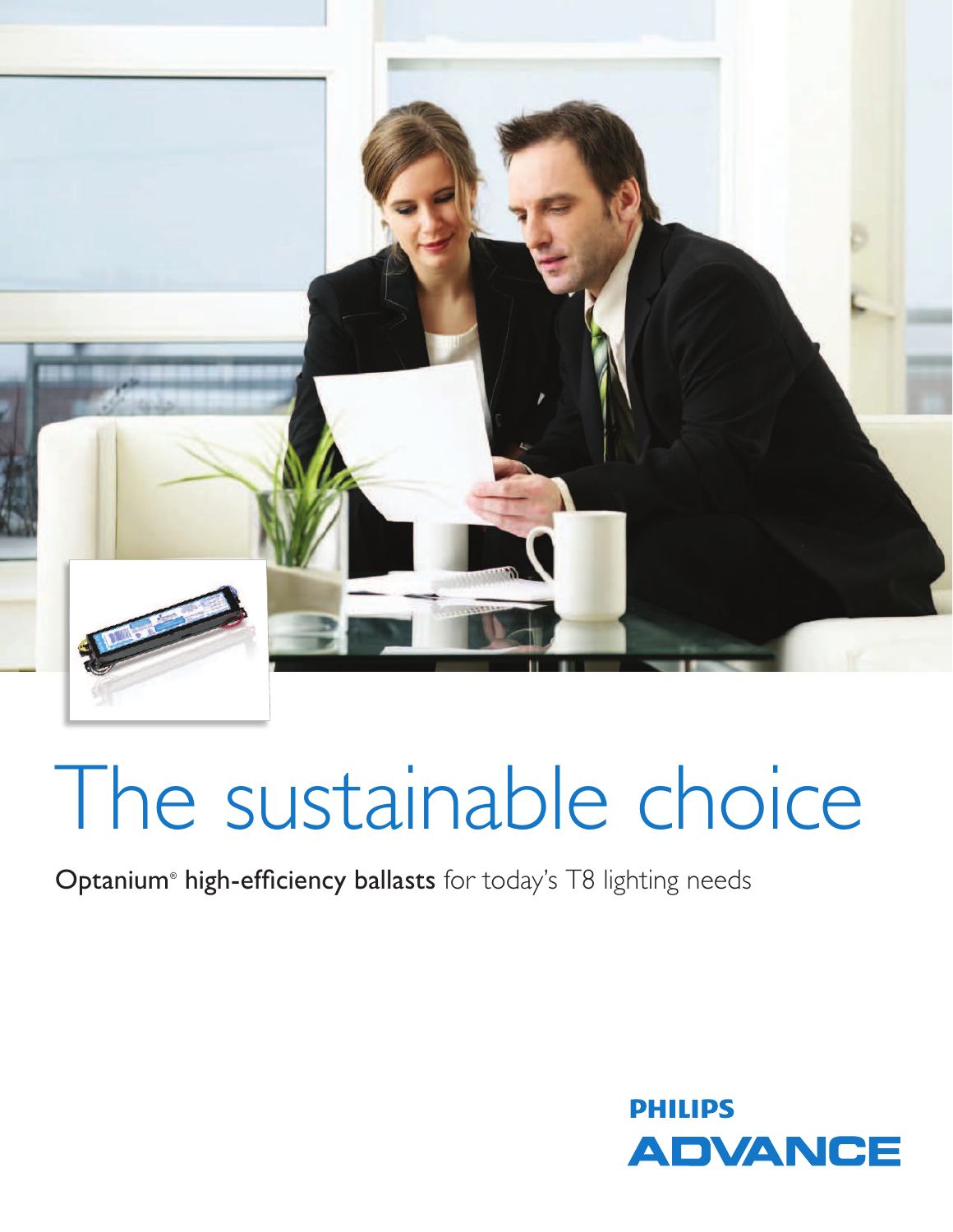

### A renewed focus on energy

Across the country today, businesses are taking a much closer look at ways to conserve energy and save money. And, as lighting accounts for up to 40% of a typical commercial facility's electricity consumption<sup>1</sup>, it's not surprising that it's one of the first places businesses turn to help reduce their rising energy costs.

> Sustainable lighting solutions such as Philips Advance Optanium high-efficiency electronic ballasts for T8 lamps can help businesses significantly reduce their lighting costs. But they also help companies meet the changing needs of today's environmentally focused and cost-conscious marketplace.

New legislation is requiring lighting systems to meet increasingly strict performance levels, and regulations at the state and local level are following suit. In addition, building a reputation for following sustainable business practices that minimize environmental impact can provide a company with a marketable advantage.

In short, sustainable lighting solutions like Optanium ballasts for T8 lamps deliver the performance businesses demand in today's marketplace.

<sup>1</sup>Source: Department of Energy/Energy Information Administration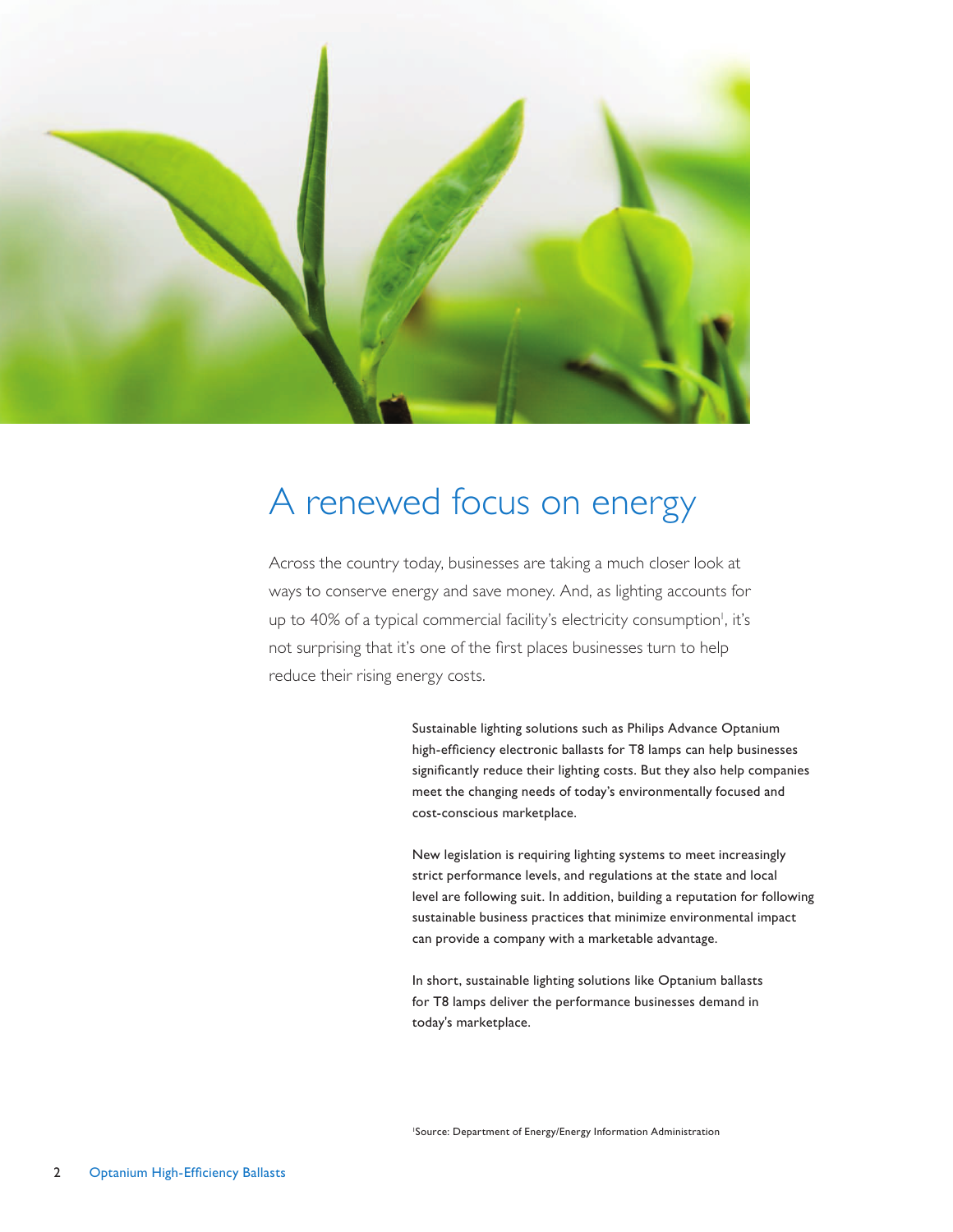

## Optanium ballasts — The sustainable choice for T8 environments

Philips Advance Optanium high-efficiency electronic ballasts represent a breakthrough in fluorescent T8 system components. Engineered to optimize lighting performance and maximize energy savings, these innovative ballasts bring sustainable performance to recessed, direct/indirect, or strip lighting applications in virtually any business setting.

Optanium ballasts for T8 lamps are part of our effort to promote environmental responsibility through Smart Solutions<sup>™</sup> — energy-efficient products, lighting systems, services, and expertise based on Philips Advance branded ballast technology that help customers improve the bottom line while reducing their carbon footprint.

All of the ballasts that comprise Smart Solutions are designed to offer the highest energy efficiency, longest system life, and lowest total cost of ownership in each product family. To learn more about Smart Solutions, visit **www.philips.com/advance**.

Choosing Smart Solutions like Optanium ballasts for T8 lamps means having confidence in lighting solutions that are backed by 60+ years of industry experience and a shared commitment to improving our planet.



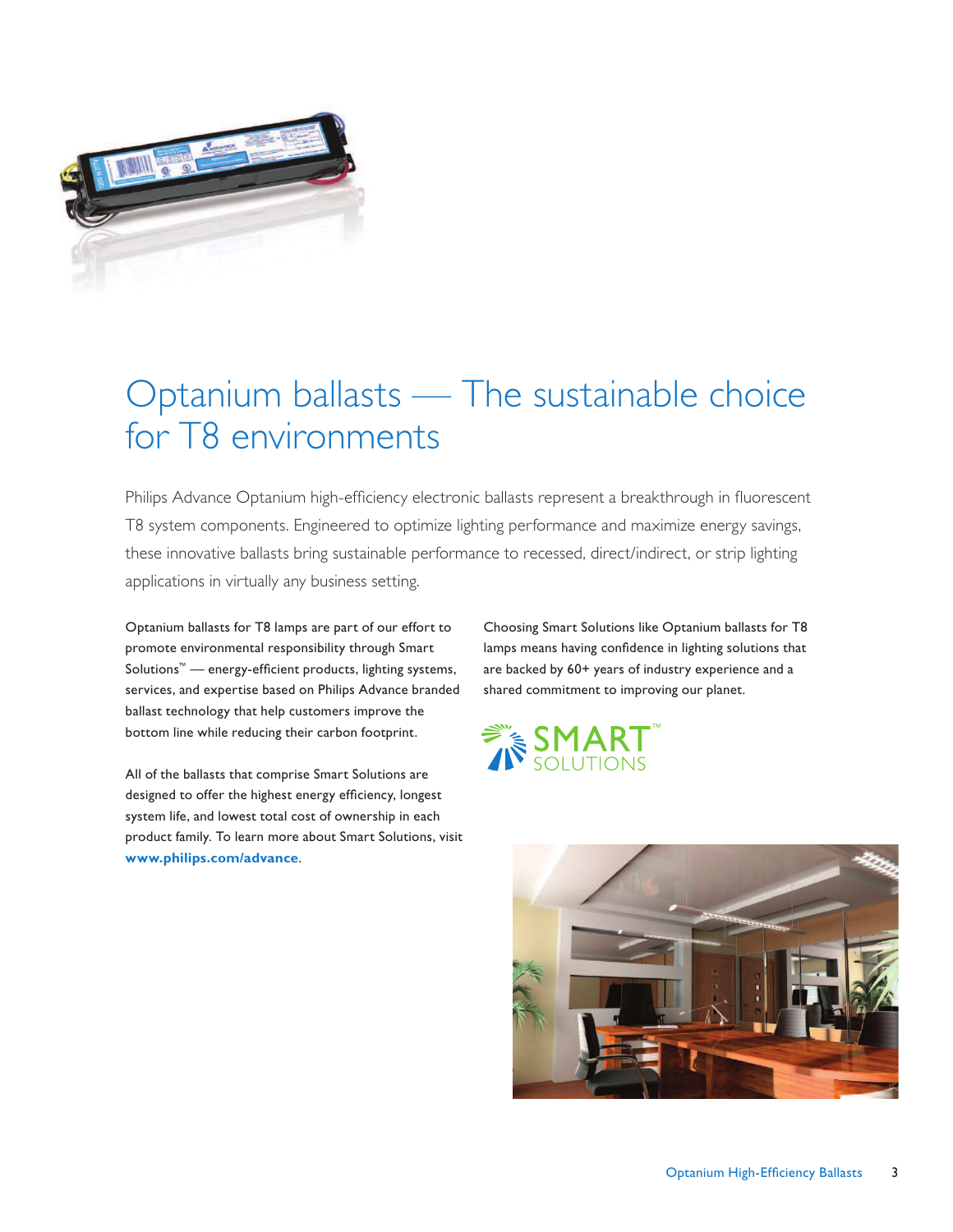### A versatile product family for every T8 application

With a broad range of models available, Optanium ballasts can deliver sustainable performance anywhere T8 lighting is used offices, cubicle areas, hallways, classrooms, auditoriums, retail/big box showrooms, healthcare, or industrial facilities.

As these different lighting applications can have varying usage patterns, Optanium ballasts are offered with two starting options. For applications involving long, continuous burn hours, such as hallways, retail showrooms, manufacturing areas, and security lighting, Optanium **instant start** models deliver superior performance.

In situations with frequent on/off switching, such as restrooms, supply areas, conference rooms, or anytime occupancy sensors or motion detectors are incorporated, Optanium **programmed start** models optimize lamp life while providing the same efficiency as the instant start models.

All Optanium ballasts are fully compatible with most major lamp brands, reliably driving 1–4 standard (17W, 25W, 32W) or energy-saving (25W, 28W, 30W) lamps. And, for additional flexibility, they are available in low, normal, and high ballast factor versions.

#### **Maximizes efficiency for the latest lamp technologies**

Optanium's incorporation of constant-current design maximizes energy savings by optimizing the regulation and maintenance of the input watts consumed by the lamp-ballast system (see chart below). And, as new lamp technologies are introduced (most likely requiring fewer input watts), Optanium's use of constant-current design also provides for future savings, enabling users to immediately realize the potential of new energy-saving lamps without reinvesting in new ballast technology.



#### Current-Fed vs. Voltage-Fed Ballasts What's the difference?

### Voltage-Fed Ballasts

Using voltage-fed ballasts to operate energy-saving T8 lamps provides slightly higher light output, but consumes additional energy to do so.

#### Current-Fed Ballasts

Current-fed ballasts, like Optanium, provide the nominal light output required to operate the lamp, ensuring energy savings are realized when paired with energy-saving lamps.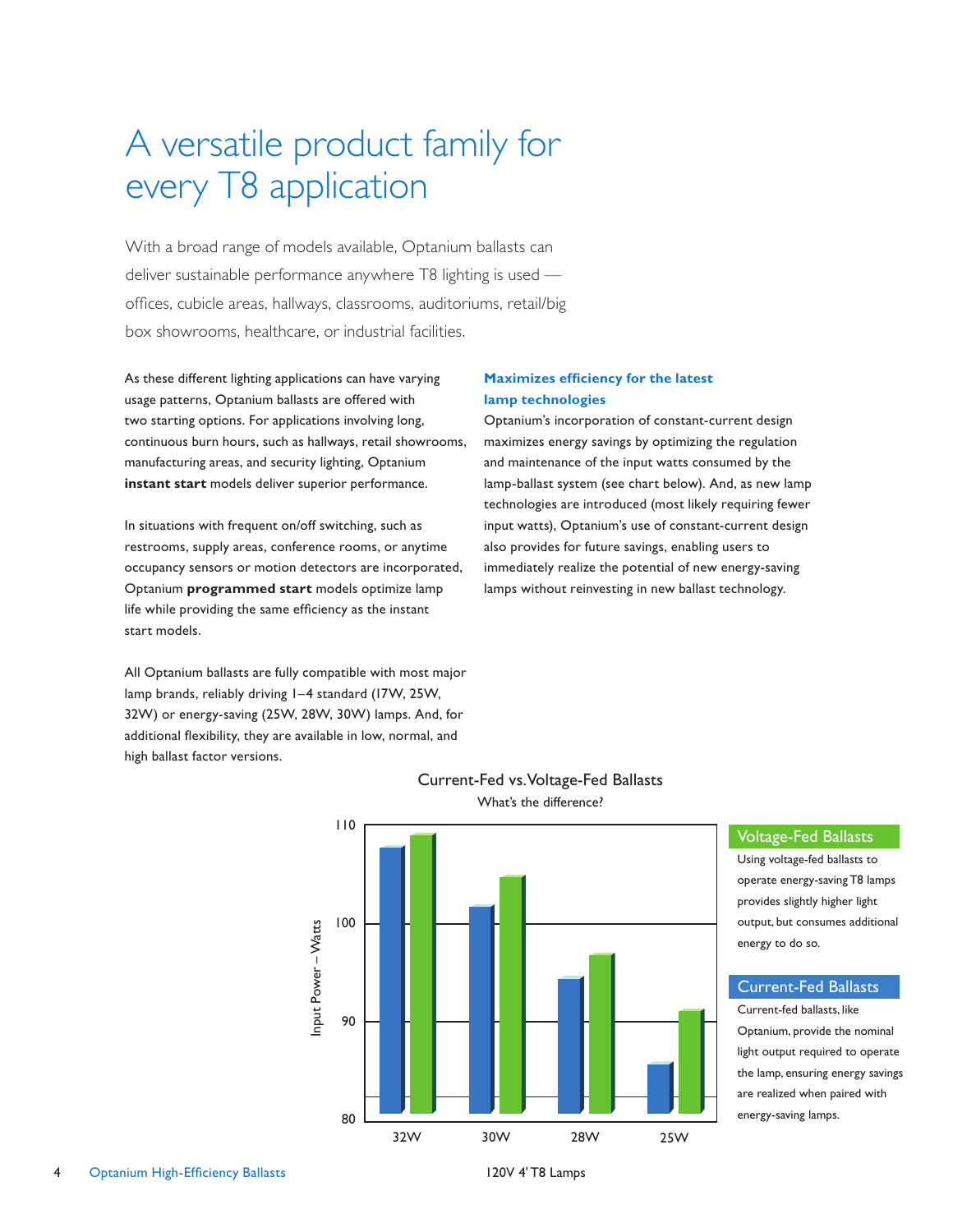### Helping businesses meet green building standards

With public awareness of the need for sustainable lighting solutions continuing to rise, the specification of energyefficient lighting and NEMA Premium components is becoming more and more common among architects, lighting designers, and facility managers alike.

Since Optanium ballasts can be used in such a variety of applications throughout a facility, they can potentially help businesses achieve their environmental and sustainability goals, including LEED certification, meeting ASHRAE standards, and complying with federal, state, or local environmental regulations.

For more information on how the market is moving toward energy-efficient solutions, visit **www.philips.com/advance** and click on the "Sustainability" tab at the top of the page.

### Setting industry standards for ballast efficiency



NEMA Premium

As a licensee in the NEMA Premium Ballast Program, Philips Lighting Electronics has determined that these products meet the NEMA Premium specification for premium energy efficiency.

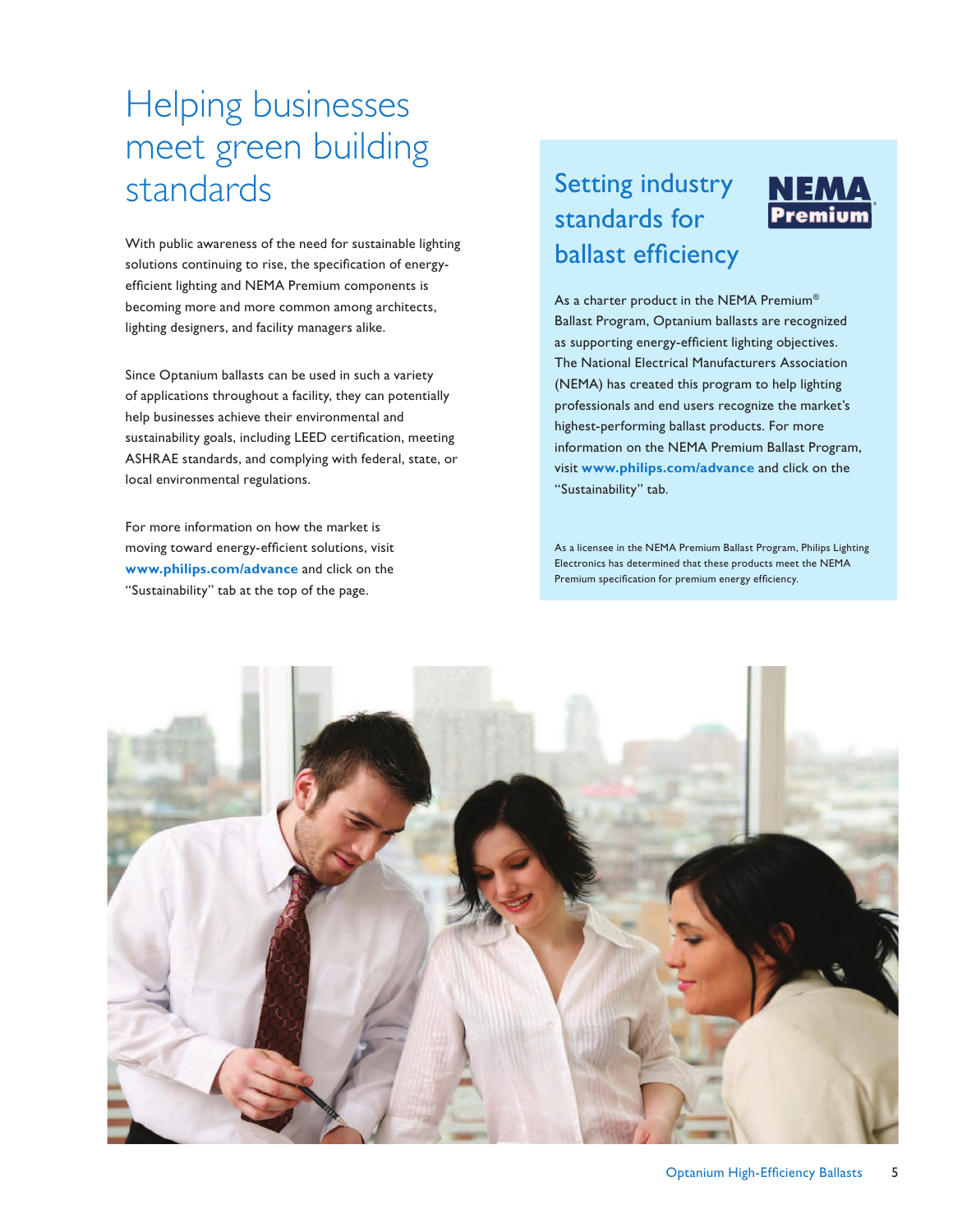# Reduce energy costs with unsurpassed efficiency

Optanium's energy efficiency is the result of extensive research and development by Philips Advance engineers working with real-world lighting applications. State-of-the-art electronics enable Optanium ballasts to deliver the ideal balance of light output and energy utilization.

#### **Magnetic T12 vs. Optanium T8**

It's easy to see how these ballasts can deliver significant energy savings while still providing the desired or required light output.

| <b>System</b>                                                                      | <b>System</b><br>watts | <b>Annual cost</b><br>to operate <sup>2</sup> | <b>Annual savings</b><br>per fixture |
|------------------------------------------------------------------------------------|------------------------|-----------------------------------------------|--------------------------------------|
| 4-lamp fixture with<br>magnetic ballast<br>and energy-saving<br>T12 lamps          | 172                    | \$68.80                                       |                                      |
| 4-lamp fixture with<br>Optanium low watt<br>electronic ballast and<br>25W T8 lamps | 76                     | \$30.40                                       | \$38.40                              |

This replacement system also represents an estimated **56%** reduction in energy consumption.

#### **Standard T8 vs. Optanium T8**

Optanium ballasts also save energy costs over standard T8 electronic ballasts, especially with lower-wattage energy-saving lamps.

| <b>System</b>                                                                      | <b>System</b><br>watts | <b>Annual cost</b><br>to operate <sup>3</sup> | <b>Annual savings</b><br>per fixture |
|------------------------------------------------------------------------------------|------------------------|-----------------------------------------------|--------------------------------------|
| 4-lamp fixture with<br>standard electronic<br>ballast and F32T8 lamps              | 112                    | \$44.80                                       |                                      |
| 4-lamp fixture with<br>Optanium low watt<br>electronic ballast and<br>25W T8 lamps | 76                     | \$30.40                                       | \$14.40                              |

This replacement system also represents an estimated **32%** reduction in energy consumption.

<sup>2</sup>Comparison based on a fixture with (4) F34T12 lamps and (1) magnetic ballast vs. (I) high-efficiency low watt electronic T8 ballast (IOPA-4P32-LW-SC) w/ (4) 25W energy-saving lamps. Savings based on \$0.10 per kWh, 4,000 hours/year. <sup>3</sup>Comparison based on a fixture with (4) F32T8 lamps and (1) standard electronic ballast vs. (1) high-efficiency low watt electronic T8 ballast (IOPA-4P32-LW-SC) w/ (4) 25W energy-saving lamps. Savings based on \$0.10 per kWh, 4,000 hours/year. If a facility has 1,000 4-lamp fixtures with magnetic ballasts and T12 lamps, that's **\$38,400** in potential savings lost each year.

Put another way, that company is losing **\$105.20** each day it waits to upgrade.

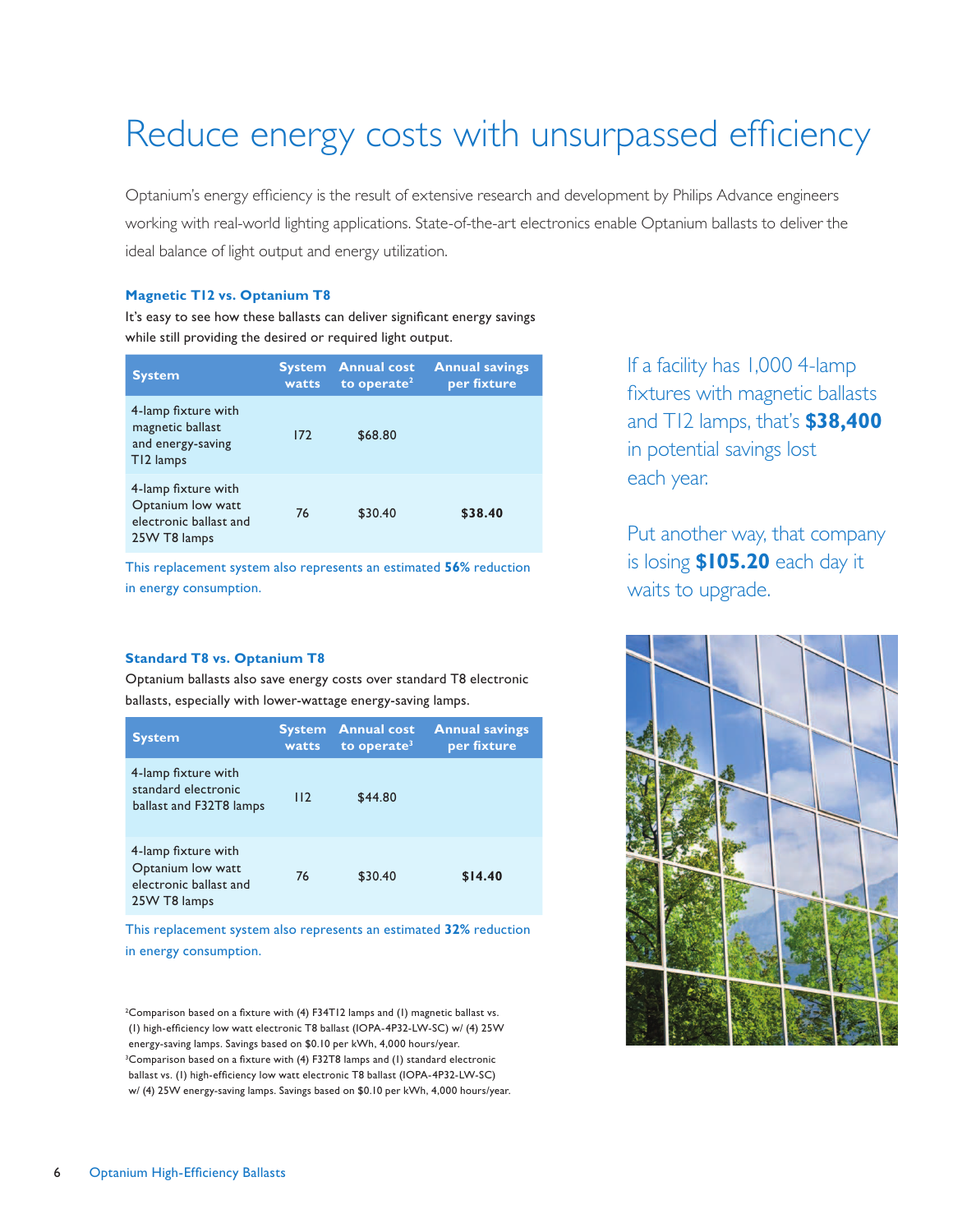# Additional Optanium features

Optanium ballasts include a variety of additional features that make integrating sustainable lighting in any fixed-output T8 application quick and easy.



\*Not available in IOPA models

### Delivering the performance today's marketplace demands

From rising energy costs to increasingly strict efficiency standards and the need to reduce their impact on the environment, business owners and facility managers are looking for economical and sustainable solutions to their lighting needs.

Philips Advance Optanium T8 electronic ballasts deliver all the benefits of the latest high-efficiency ballast technology that help improve bottom-line profitability, meet new energy regulations, and provide higher-quality light throughout any facility.

Contact your Philips Lighting Electronics representative today to learn more about our industry-leading Optanium line of high-efficiency ballasts for T8 lamps or visit **www.philips.com/advance** for more information.